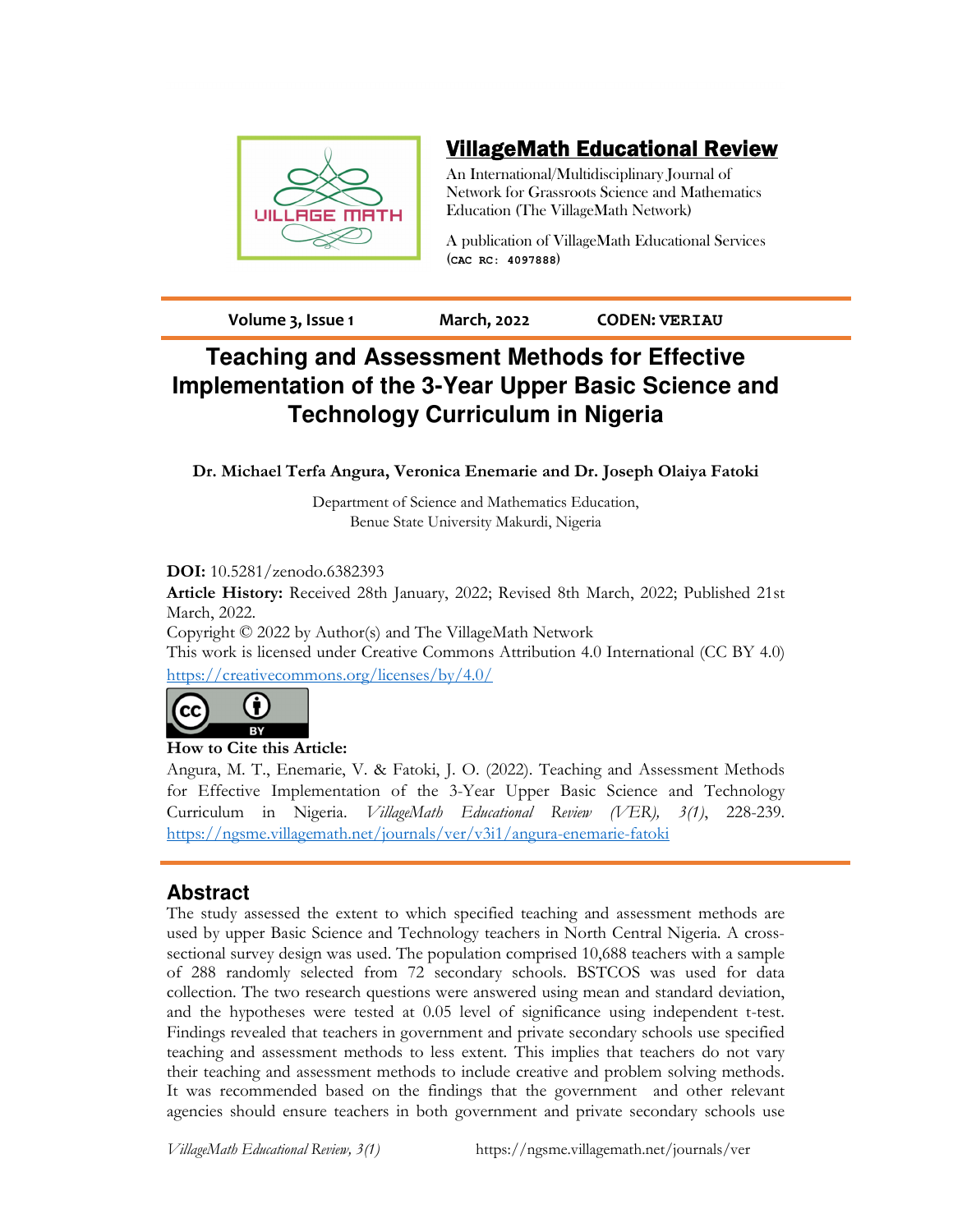specified teaching and assessment methods to a great extent for effective implementation of the curriculum for the attainment of Sustainable Development Goals (SDGs).

**Keywords:** Basic Science and Technology, Curriculum Implementation, Teaching and Assessment Methods, Science Education, Basic Education

## **Introduction**

The 21<sup>st</sup> century child is born in a rapid scientific and technological driven society that calls for highly innovative and creative teaching/learning methods. Accordingly, science education teaches young learners problem-solving skills through critical thinking while technology enhances the application of the acquired skills translating to different professions of human endeavors. Alismail and McGuire (2015) asserts that, the teaching and assessment methods used by teachers in implementing the 21<sup>st</sup> century science and technology education curriculum should focus on how to think, learn, solve problems and make informed decisions. The authors are of the opinion that these skills should be the major component of any teaching/assessment method for curriculum implementation right from early childhood education. In order to produce young brains that would bring about significant breakthrough in science, engineering, and technology, for the attainment of the Sustainable Development Goals (SDGs) by the year 2030.

According to Adams *et al.* (2018) only science and technology has the capacity to localize the production and proliferation of mobile and electronic devices, robotics, and digital communication/information systems to facilitate instant flow, and exchange of various forms of data, work, and capital, especially in developing countries. This is because these developments and activities have forever transformed the nature and organization of life, including human and non-human operations. Above all the  $21<sup>st</sup>$  century science and technology curriculum could only be meaningful if its implementation is based on explorative instructional methods and definite evaluation techniques that could allow learners discover new ideals themselves (Henriksen, Mishra & Fisser 2016). Jordan (2012) states that science and technology is important to every society in order to provide lasting solutions to the series of globally interconnected and locally specific challenges such as; climate change, the quality and security of food, water and air pollution, poverty, migration, diseases and other forms of sociopolitical and economic inequalities.

A method of teaching denotes the strategy by which a teacher delivers his/her subject matter to the learners based on some predetermined instructional objectives in order to promote learning (Buseri & Dorgu, 2011). The authors assert that the effective implementation of any curriculum depends to a large extent on the availability of various methods of teaching. Thus to teach is to impact knowledge, an attempt to help the learner have a change of attitude and acquire skills through series of planned activities. A teaching method is recurrent instructional technique applicable to subjects which can be learned and applied by any teacher. Teaching methods are usually named after the dominant activity employed in the course of the lesson. They are very vital in any teaching learning situation. Omiebi-Davids (2011) opines that the way the teacher presents the lesson to the learners may make them like or dislike the subject. It may also generate in them love for, or alienate them from school and all that is associated with it,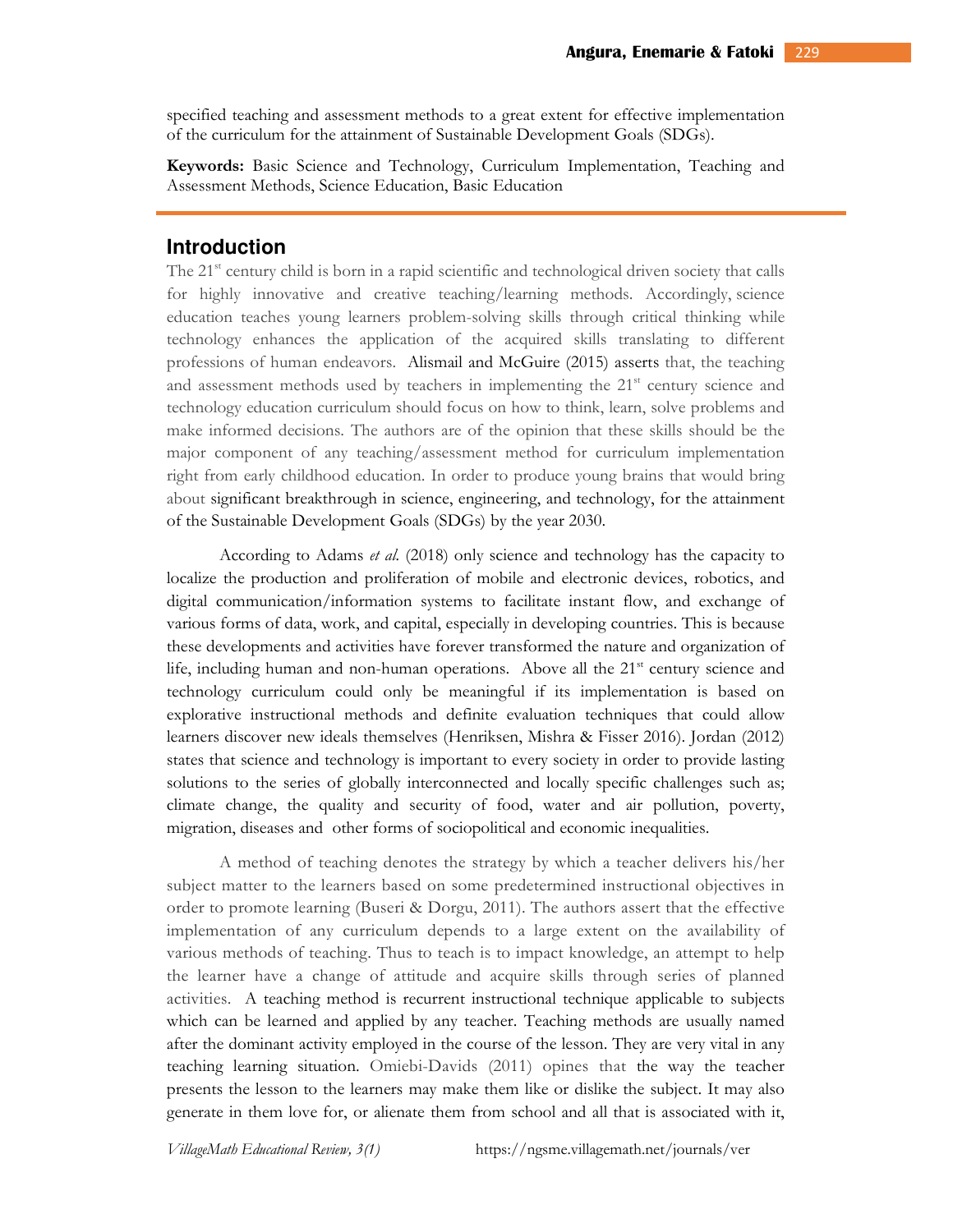#### Teaching and Assessment Methods for Effective Implementation of the 3-Year Upper Basic Science and Technology Curri Nigeria

since the method of presentation is so important. Teachers including the service teachers should be concerned not only with general methodology but also motivational and innovative methods of teaching various subjects. According Dorgu (2015) the teacher has to use different methods during the teaching process; also a combination of more creative and problem solving teaching/assessment methods would evidently produce a better result. The author points out that the process of teaching, methods often supplements one another; Lecture/Presentation, discussion, field trip, dramatization and so on. Teaching and assessment methods work hand in hand; it is no exaggeration to say the type of teaching method employed by the teacher determines the nature of assessment technique to be used in order to ascertain the extent to which knowledge is acquired by the learners.

According to Baranovskaya and Shaforostova (2017) assessment is the process of gathering evidence of what the child can do. It plays a number of roles in the life of a student, their learning patterns, educational focus and allocation of time is directly influenced by assessment. It does more than mere allocation of grades or degree classifying students based on performance. Assessment plays an important role in focusing students' attention and developing their mental capacities, actually assessment derives students' learning (John, 2015). Gibbs (2003) states that assessment has 6 main functions:

- i. Capturing student time and attention;
- ii. Generating appropriate student learning activity;
- iii. providing timely feedback which students pay attention to;
- iv. Helping students to internalize the discipline's standards and notions of equality;
- v. Generating marks or grades which distinguish among students or enable pass/fail decisions to be made;
- vi. Providing evidence enables learners to judge the appropriateness of course standards.

Gibbs (2003) states that with the exception of the last two points, these functions should occur as frequently as possible to support effective learning. The purpose of assessment and evaluation is to give students the opportunity to show what they have learned rather than catching them out or to show what they have not learned.

It is only when teaching and learning is backed up with adequate and appropriate techniques to assess students' performance (achievement) that the overall aim of curriculum implementation could be ascertained. Benton and Ryalls (2016) state that Classroom Assessment Techniques (CATs) are generally simple, in-class activities are designed to give the teacher and the students useful feedback on the teaching-learning process as it is happening. It could be at the end or during the lesson activities or end of term/session in form of multiple choice questions, essays, practical activity or project. This process serves as a feedback for teaching improvement, developing a portfolio for job application, or gathering data as part of personnel decision such as reappointment or promotion and tenure. Linse (2017) is of the opinion that because there are many dimensions to teaching and learning, it is better to use multiple measures involving diverse sources of data to access the range of instructional activities, which can include the following: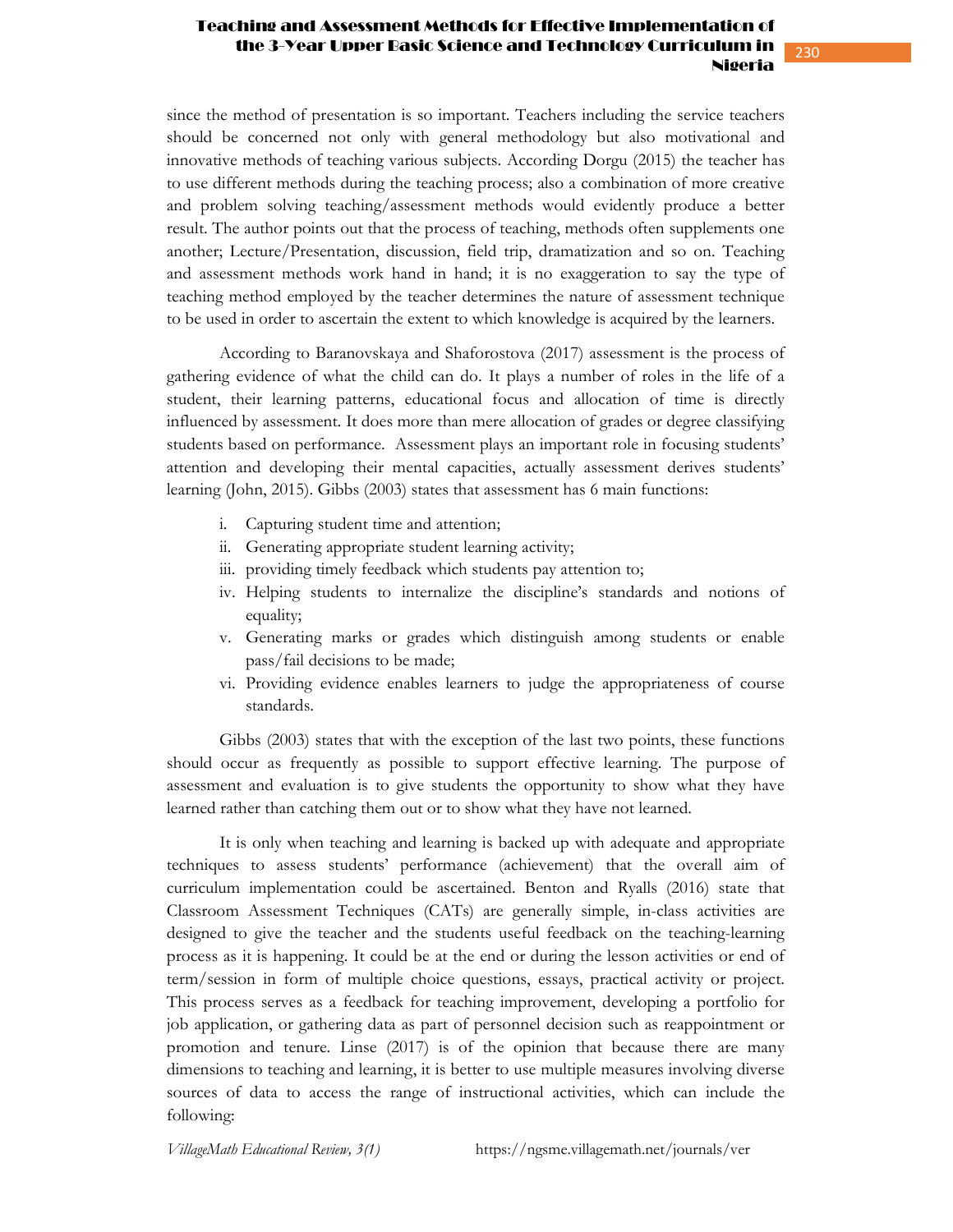- i. Instructional Delivery (including quality, amount, and level of practical activities)
- ii. Course Planning (including development of course materials, course revision and development of new courses)
- iii. Grading and Assessing Student Learning (including appropriate level of assignments, exams, grading standards which are normally specified and recommended).

The recommended or specified instructional and assessment methods in Basic Science and Technology as contained in the National Minimum Standards Specifications. According to Universal Basic Education Commission (UBEC, 2012) in line with international best practices include teaching methods and strategies such as; eteaching/learning, brainstorming, discovery, demonstration, inquiry, experimentation, discussion, role-play, simulation, games/drama, problem solving, cooperative teaching[learning, field trip among others. The assessment techniques and tools prescribed by UBEC to be used by all schools whether government or private include; student selfassessments, daily practice assignments, quizzes, oral questions, multiple choice, true or false, completion of blanks, students' practical work, pencil-and-paper tests, holistic rating scales, projects, oral and written reports. These assessment techniques are based on criteria set by the Ministry of Education in collaboration with Universal Basic Education Commission (UBEC, 2010).

The implementation of school curriculum especially in developing countries in Africa is constrained in so many ways, which include under funding, insufficient trained teachers and inadequate instructional resources (Mkandawire, 2010). The economy of a nation determines the success of her curriculum implementation. In developing countries, the number of learners keeps rising but government budgetary allocation to education every year remains small. It has been observed that very little amount of money is voted for payment of teachers' salaries, teaching materials, books, in-service training, monitoring and other things needed for the smooth implementation of curriculum (Ada, 2017). Although the government introduced tuition fees in secondary schools and higher institutions of learning to cushion the dwindling resources, the move has had just little positive impact as most learning institutions still lack funds to run programmes, which is a bad signal for curriculum implementation.

The effective implementation of any curriculum depends to a large extent on the utilization of students-centered methods like inquiry, laboratory and demonstration (Dorgu, 2015). Buseri and Dorgu, (2011) asserts that, there are a variety of teaching methods, and it is through the use of such methods that teachers are able to implement the school curriculum. That means in situations where teachers fail to use appropriate teaching methods, a good curriculum plan could turn out to be damaged. The main purpose of curriculum implementation is to translate the ideas into a workable blue print, and this can be achieved basically by using appropriate teaching methods in class and specific assessment techniques to ascertain learning outcomes (Donche, 2013). The secondary school curriculum as planned learning experiences provided to assist the learners in attaining the designated learning outcomes can be achieved by the use of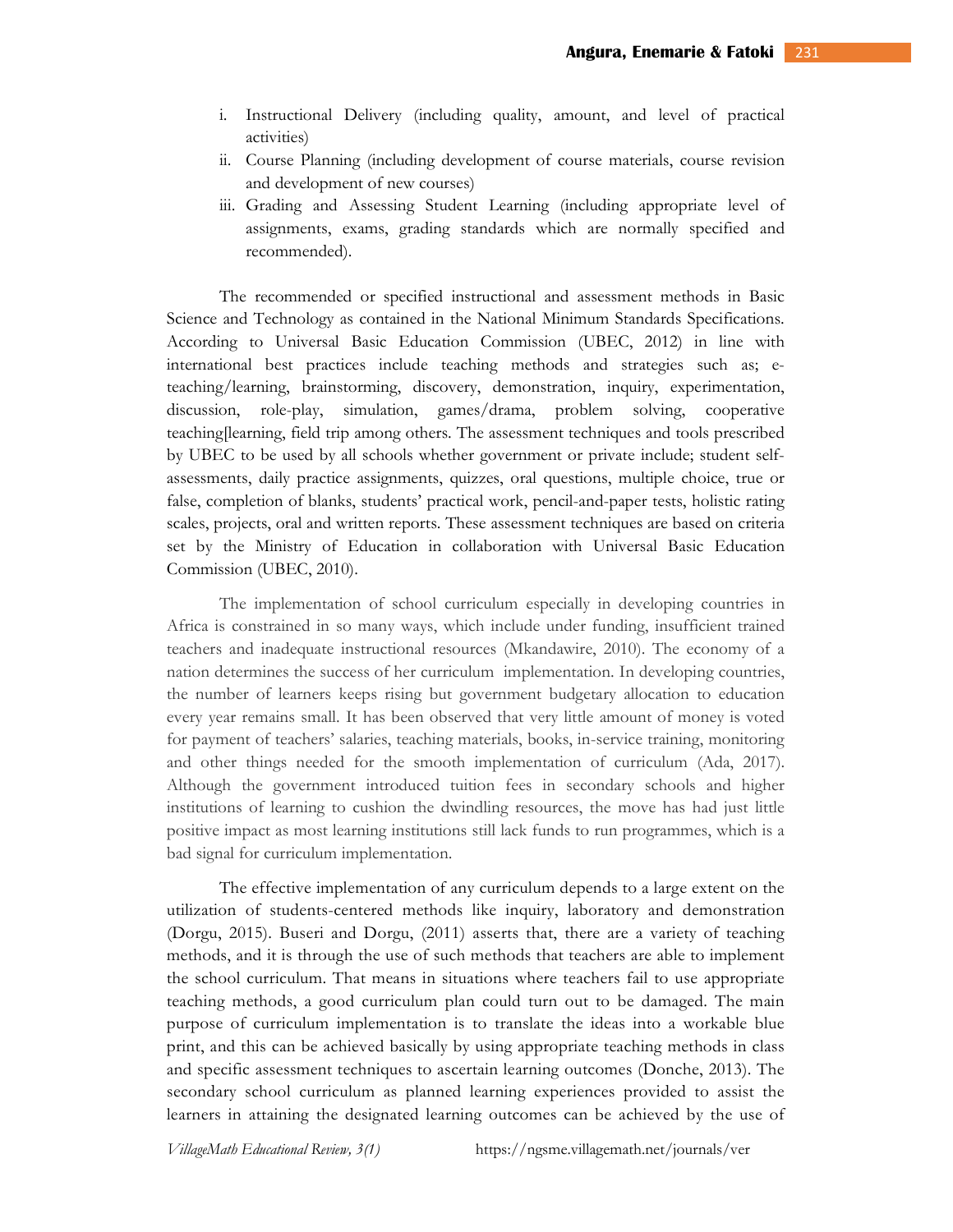#### Teaching and Assessment Methods for Effective Implementation of the 3-Year Upper Basic Science and Technology Curric Nigeria

effective teaching methods. The teacher through his teaching methods makes direct use of the curriculum thereby implementing it. This means the teacher uses the appropriate teaching methods and correct assessment tools and resources to actualize learning.

According to Ogar and Awen (2015), the major problem of the Nigerian education system is how to operationalize the well-intended and articulated curriculum via feasible and full-scale implementation commitment. The authors observe that there are many curriculum implementation issues in Nigeria such as inadequate trained teachers, shortage of physical facilities and instructional materials, absence of monitoring taskforce to ensure strict compliance to the national minimum standards specifications for the implementations of the curricular by government and private schools operating in the country. Other serious issues for curriculum implementation include; funding, absence of Information and Communication Technology facilities and low motivation of teachers which result to the use of inappropriate instructional methods and assessment techniques by many teachers (Mkandawire, 2010).

Ogungbesan (2012) evaluated the implementation of the Basic Science curriculum in the south west Nigeria. The result showed that 70% of the teachers surveyed were using lecture and discussion methods with oral questioning for Basic Science instruction. Moyinoluwa (2014) assessed teaching and evaluation methods used in the FCT Basic Education schools. Results revealed that most schools poorly implemented methods/strategies like Guided Discovery, Concept-mapping, Individual projects, and Group works/assignments, also the predominant assessment method used was oral questioning during instruction. Achuonye (2015) surveyed predominant teaching strategies in schools, implications for curriculum implementation in Mathematics, Science and Technology, in the six BRACED states namely Bayelsa, Rivers, Akwa-Ibom, Cross-River, Edo, Delta states in the South-south region. The finding indicated that lecture and discussion methods are still prevalent in schools at all levels with oral questioning as the most common evaluation technique. Omiko (2016) evaluated the Classroom Experiences of Basic Science Teachers in Context of Competencies and Opinions, in junior secondary schools in Ebonyi State, Nigeria. The results showed that Basic Science teachers seem to have a little performance level in the use of assessment techniques and classroom management, since many of the teachers use oral questions only during instruction. It was also found that most teachers who teach Basic Science used lecture and discussion methods.

## **Statement of the Problem**

Nigeria as a developing country can only witness a radical break through in Science and Technology if the citizenry have completely received both scientific and technological literacy. That means the important subject in the present Universal Basic Education programme that can assure this at both the lower and upper Basic Education levels is Basic Science and Technology. However, previous studies by Ogungbesan (2012), Moyinoluwa (2014) and Achuonye (2015) reported that teachers implementing the curriculum of individual subject areas that now merged as Basic Science and Technology in both government and private schools were predominately using lecture and discussion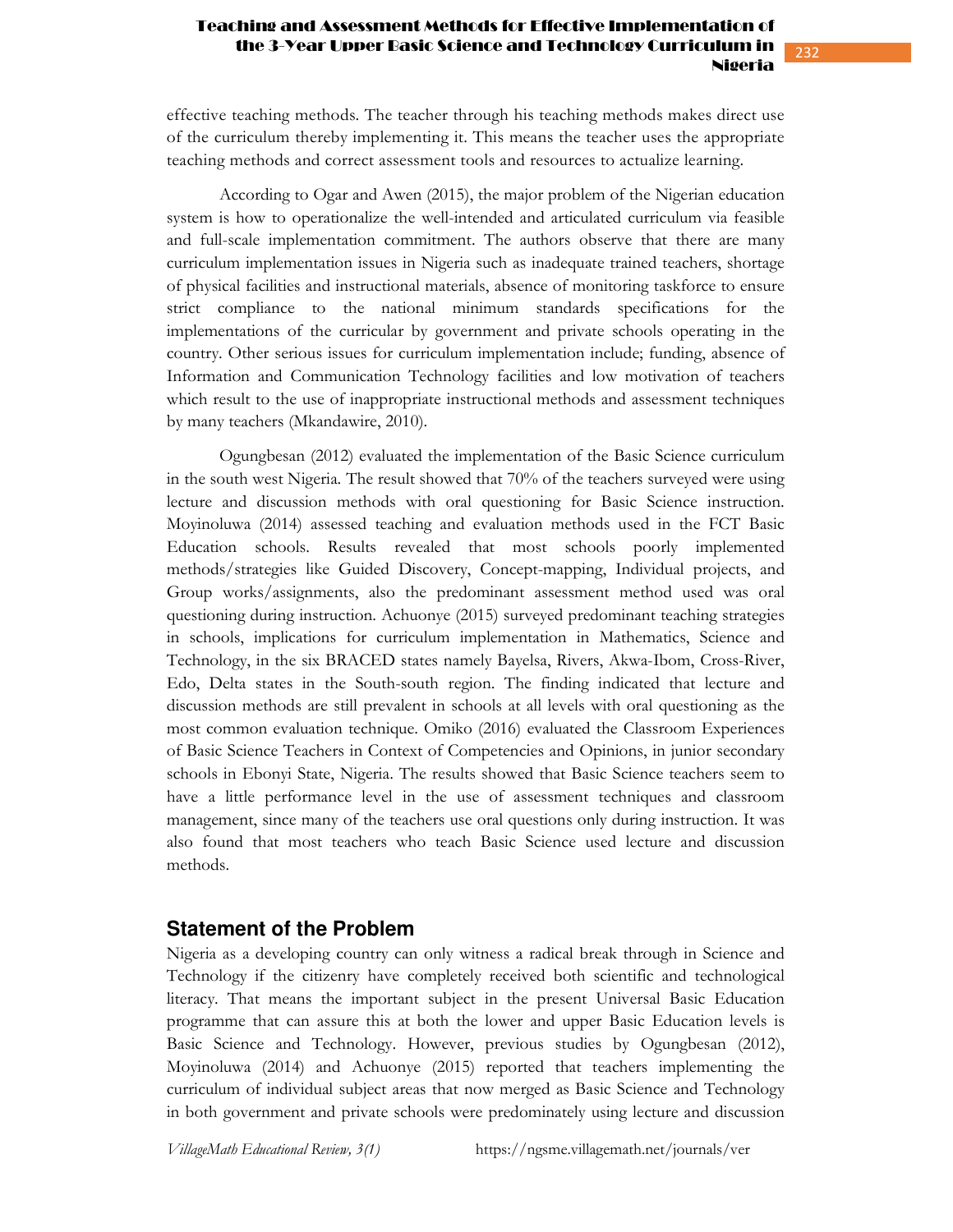methods with oral questioning assessment technique in the implementation of the single subject area curricular. In view of this background, now that these individual subject areas are merged, to what extent have the teachers embraced the specified teaching and assessment methods? As contained in the National Minimum Standards Specifications for the implementation of the curriculum according to UBEC (2012). It is to answer this question that this study assessed the extent to which specified teaching and assessment methods are used for effective implementation of the 3-year upper Basic Science and Technology curriculum in North Central Nigeria.

## **Purpose of the Study**

The purpose of this study was to assess the extent to which the specified teaching and assessment methods are used by Basic Science and Technology teachers for effective implementation of the 3-year Upper Basic Science and Technology Curriculum in Government Secondary Schools (GSS) and Private Secondary Schools (PSS), in the North-central geopolitical Zone of Nigeria. Basically, the objectives of the study were to;

- i. To find out the extent to which specified teaching methods are used by Basic Science and Technology (BST) teachers for effective implementation of the curriculum.
- ii. To determine the extent to which specified assessment methods are used by Basic Science and Technology teachers during instruction.

## **Research Questions**

The following research questions were asked in this study:

- i. To what extent are specified teaching methods used by teachers for effective implementation of BST curriculum in government and private secondary schools?
- ii. To what extent are specified assessment methods used by BST teachers during instruction in government and private secondary schools?

## **Research Hypotheses**

The following hypotheses were tested at 0.05 level of significance.

- i. There is no significant difference in the mean rating scores of teachers on the extent to which specified teaching methods are used in government and private secondary schools for effective implementation of BST curriculum.
- ii. There is no significant difference in the mean rating scores of teachers on the extent to which specified assessment methods are used in government and private secondary schools during instruction.

## **Methodology**

The study adopted a cross sectional survey design on the extent to which specified teaching and assessment methods are used by Basic Science and Technology teachers for effective implementation of the 3-year Upper Basic Science and Technology curriculum.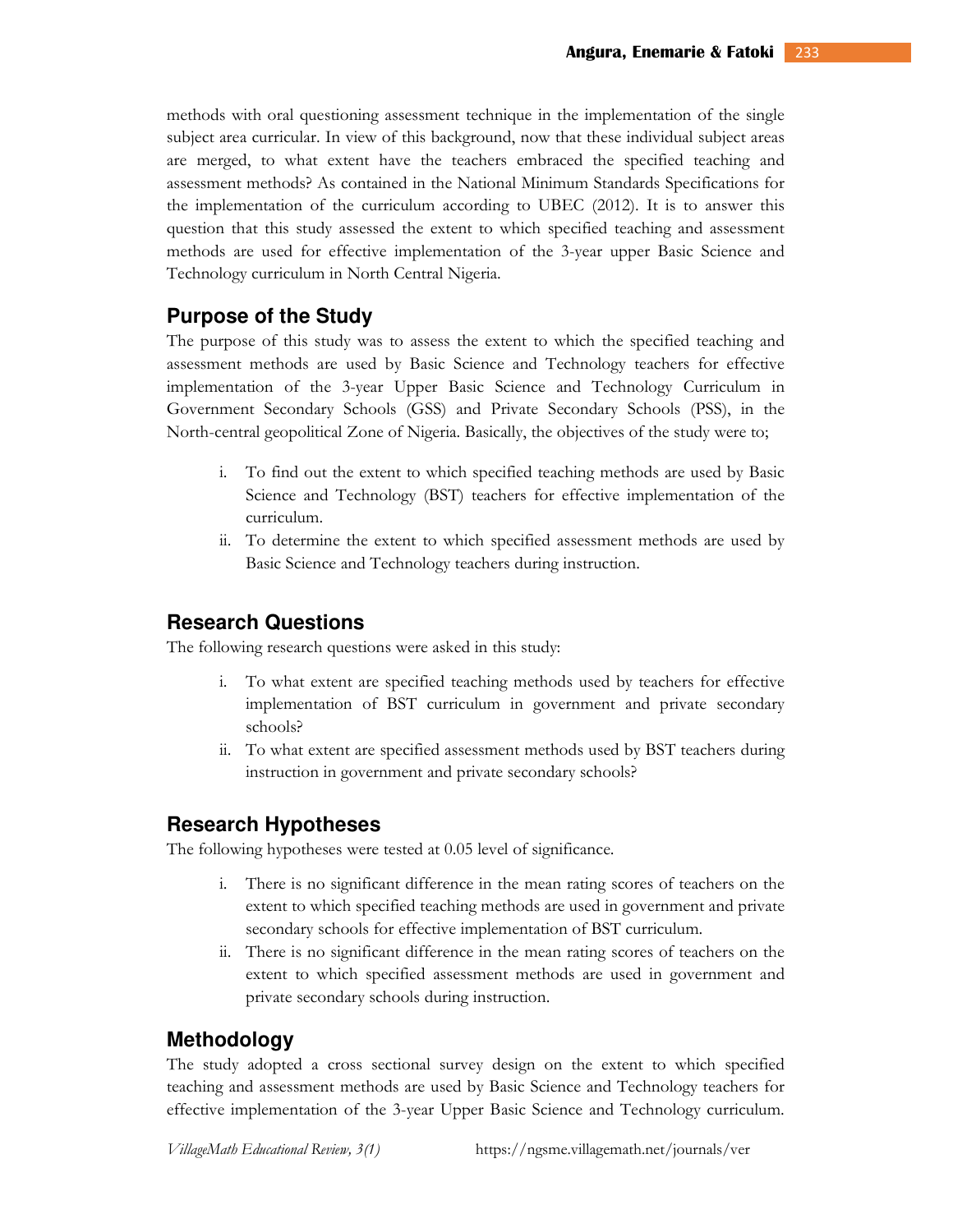#### Teaching and Assessment Methods for Effective Implementation of the 3-Year Upper Basic Science and Technology Curi Nigeria

The population comprised all 10,688 Basic Science and Technology teachers in North Central Nigeria. The sample consisted of 288 teachers randomly selected in both government and private secondary schools in the study area. Basic Science and Technology Classroom Observation Schedule (BSTCOS) was used for data collection. The instrument was validated by three experts, two in Science Education and one in Test and Measurement. The reliability coefficient of the instrument was determined using Cronbach alpha and internal consistency of instrument was obtained as 0.78. The instrument which contained two sections A and B was developed on a modified Likert-type four point rating scale of 4, 3, 2, and 1 as follows: each item in the two sections of the instrument has; Great Extent (GE) = 4pionts =  $3.50 - 4.00$ , Moderate Extent (ME) = 3pionts =  $2.50 - 3.49$ , Less Extent (LE) = 2pionts =  $1.50 - 2.49$ , No Extent (NE) = 1piont=  $0.50 - 1.49$ . Meanwhile, any item with the mean of 2.50 and above was accepted while items with the mean of 2.49 and below were considered less extent. The instrument was administered to the respondent by the researcher alongside one trained research assistant. The data collected was analyzed using descriptive statistics of mean and standard deviation, while the two null hypotheses were tested at 0.05 level of significance using independent t-test.

## **Results**

The presentation of the data for this study is done according to the research questions and research hypotheses.

#### **Research Question One**

To what extent are specified teaching methods used by teachers for effective implementation of BST curriculum in government and private secondary schools?

| S/N            | <b>Teaching Methods</b> |           | <b>GSS</b> |            | <b>PSS</b>     |           |            |
|----------------|-------------------------|-----------|------------|------------|----------------|-----------|------------|
|                |                         | $\bar{X}$ | <b>SD</b>  | <b>DEC</b> | $\overline{X}$ | <b>SD</b> | <b>DEC</b> |
| 1              | Project method          | 2.51      | 1.17       | МE         | 2.62           | 1.25      | МE         |
| $\overline{2}$ | Demonstration method    | 2.84      | 1.27       | МE         | 2.65           | 1.52      | МE         |
| 3              | Discovery Method        | 2.72      | 1.98       | МE         | 2.59           | 1.17      | МE         |
| 4              | Individualized method   | 2.66      | 1.98       | МE         | 2.50           | 1.27      | MЕ         |
| 5              | Discussion method       | 4.70      | 1.98       | GE         | 4.50           | 1.51      | GE         |
| 6              | Concept mapping         | 1.46      | 1.05       | LE         | 1.15           | 1.10      | LE         |
| 7              | Inquiry method          | 1.47      | 1.08       | LE         | 2.50           | 1.19      | MЕ         |
| 8              | Laboratory method       | 1.49      | 1.59       | LE         | 2.52           | 1.31      | МE         |

**Table 1: Mean and standard deviation of teachers' ratings on the extent to which specified teaching methods are used by Basic Science and Technology teachers** 

*VillageMath Educational Review, 3(1)* https://ngsme.villagemath.net/journals/ver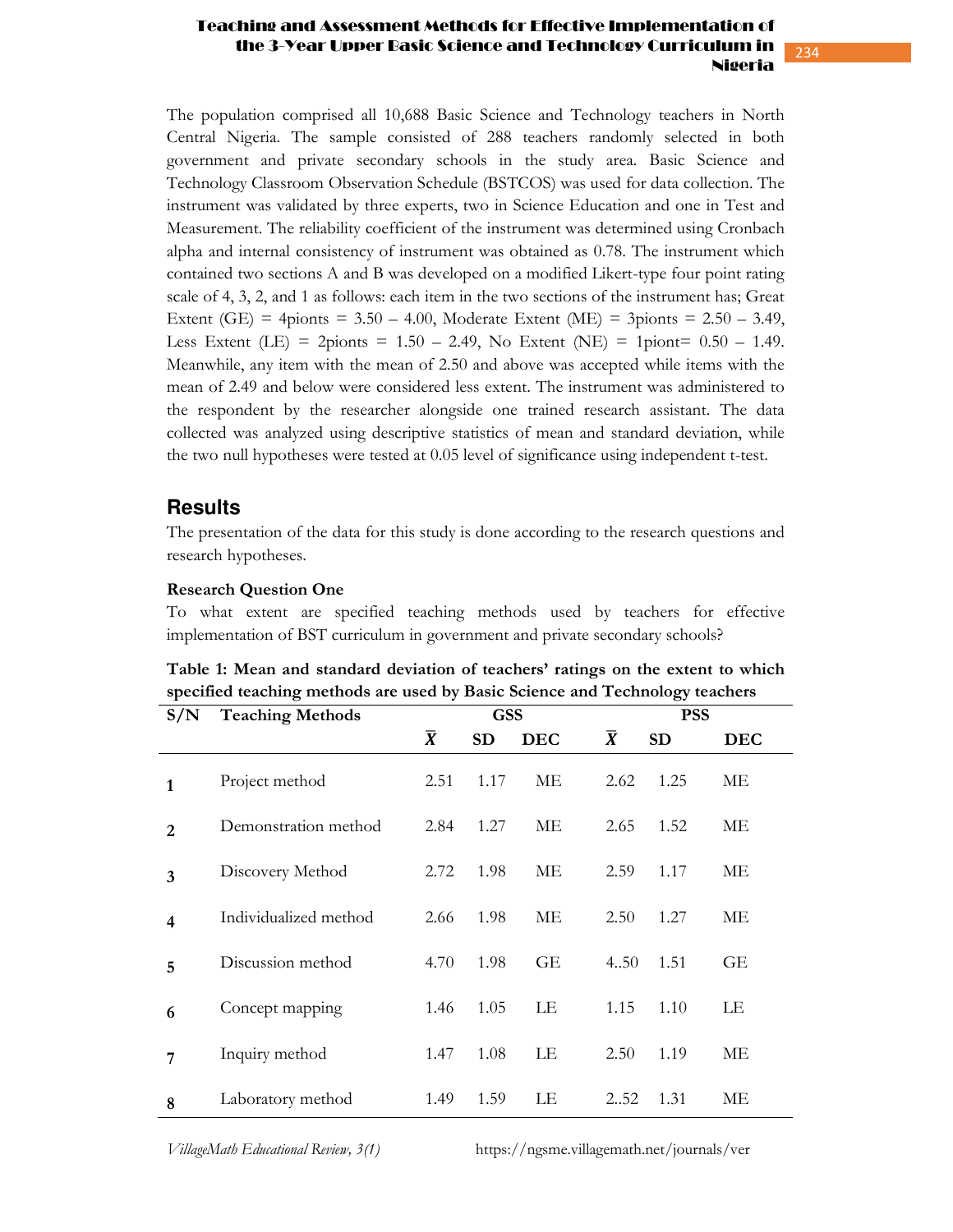| LΕ |
|----|
| МE |
| ME |
| LE |
| LE |
|    |

Key: Great Extent (GE) = 4, Moderate Extent (ME) = 3, Less Extent (LE) = 2, No Extent ( $NE$ ) = 1.

The data in Table 1 presents the classroom observation rating report on the extent to which specified teaching methods are used by Basic Science and Technology teachers in teaching the content of the curriculum. Although it was observed that in both government and private secondary schools, discussion method is used to a great extent, government secondary schools (GSS) used other specified teaching methods to a less extent with a total mean of 2.43, while the private secondary schools (PSS) used the methods to a moderate extent with a mean of 2.52. However, the entire cluster had a mean of 2.48. This means that the methods are used to a less extent.

#### **Research Question Two**

To what extent are specified assessment methods used by BST teachers during classroom instruction in government and private secondary schools?

**Table 2: Mean and standard deviation of teachers' ratings on the extent specified assessment methods are used in assessing students during Basic Science and Technology instruction** 

| S/N | <b>Assessment Methods</b> | <b>GSS</b>     |           |            |           | <b>PSS</b> |            |  |
|-----|---------------------------|----------------|-----------|------------|-----------|------------|------------|--|
|     |                           | $\overline{X}$ | <b>SD</b> | <b>DEC</b> | $\bar{X}$ | <b>SD</b>  | <b>DEC</b> |  |
|     | Oral question             | 4.63           | 1.01      | GE         |           | 1.21       | GE         |  |
| 2   | Quizzes                   | 2.55           | 1.11      | МE         | 2.70      | 1.22       | MЕ         |  |
| 3   | Essay writing             | 2.68           | 1.98      | MЕ         | 2.88      | 1.19       | MЕ         |  |
| 4   | Multiple-choice           | 3.20           | 1.92      | МE         | 3.45      | 1.92       | МE         |  |
|     | alternative               |                |           |            |           |            |            |  |
| 5   | True or false             | 2.32           | 1.97      | LE         | 3.04      | 1.21       | МE         |  |
| 6   | Matching of items         | 2.44           | 1.94      | LE         | 2.75      | 1.22       | МE         |  |
| 7   | Completion of blanks      | 2.16           | 1.94      | LE         | 2.50      | 1.21       | LE         |  |
| 8   | Assignment                | 2.50           | 1.81      | MЕ         | 2.68      | 2.65       | МE         |  |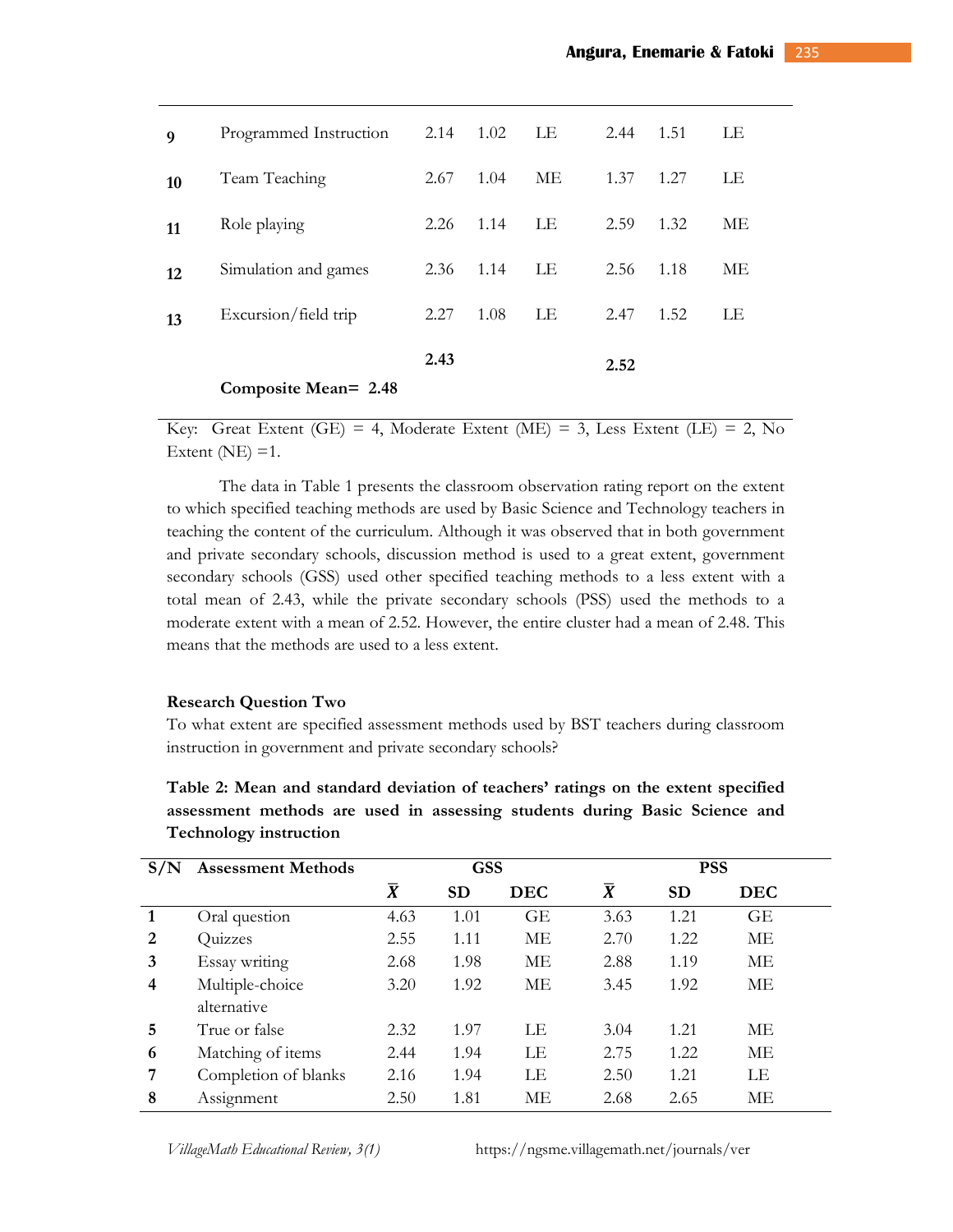#### Teaching and Assessment Methods for Effective Implementation of the 3-Year Upper Basic Science and Technology Curri Nigeria

236

| 9  | Project assessment    | 2.78         | 1.96 | ME  | 2.90         | 1.52 | МE |  |
|----|-----------------------|--------------|------|-----|--------------|------|----|--|
| 10 | Practical assessment  | 2.00<br>2.73 | 1.74 | LE. | 2.45<br>2.89 | 1.74 | LE |  |
|    | Cluster Mean $= 2.81$ |              |      |     |              |      |    |  |

Key: Great Extent (GE) = 4; Moderate Extent (ME) = 3; Less Extent (LE) = 2; No Extent ( $NE$ ) = 1.

The data in Table 2 shows the classroom observation rating report on the extent to which assessment methods are used by Basic Science and Technology teachers during instruction. The result reveals that teachers in government secondary schools (GSS) and private secondary schools (PSS) used specified assessment methods moderately with means of 2.73 and 2.89 respectively. The cluster mean of 2.81 also shows moderate utilization of assessment methods during Basic Science and Technology instruction entirely.

#### **Research Hypothesis One**

There is no significant difference in the mean rating scores of teachers on the extent to which the specified teaching methods are used in government and private secondary schools for effective implementation of BST curriculum.

**Table 3: t-test of independent sample of the difference in the mean ratings of teachers on the extent to which the specified teaching methods are used in government and private secondary schools for effective implementation of BST curriculum**

|     |  |  |  | Variables N Mean SD t df p Level of Sig Decision  |  |
|-----|--|--|--|---------------------------------------------------|--|
| GSS |  |  |  | 288 2.4269 0.5121 0.055 65 0.040 0.05 Significant |  |
|     |  |  |  |                                                   |  |

PSS 288 2.4969 0.5131

 The t-test of independent sample on the extent specified instructional methods are used in government and private secondary schools recorded t-test value of 0.055 with a pvalue of 0.040 which is less than 0.05 level of significance ( $p = 0.040 \le 0.05$ ). Therefore, the null hypothesis is rejected. This implies that, there is significant difference on the extent to which specified instructional methods are used by Basic Science and Technology teachers in government and private secondary schools.

#### **Research Hypothesis Two**

There is no significant difference in the mean rating scores of teachers on the extent to which specified assessment methods are used in government and private secondary schools during instruction.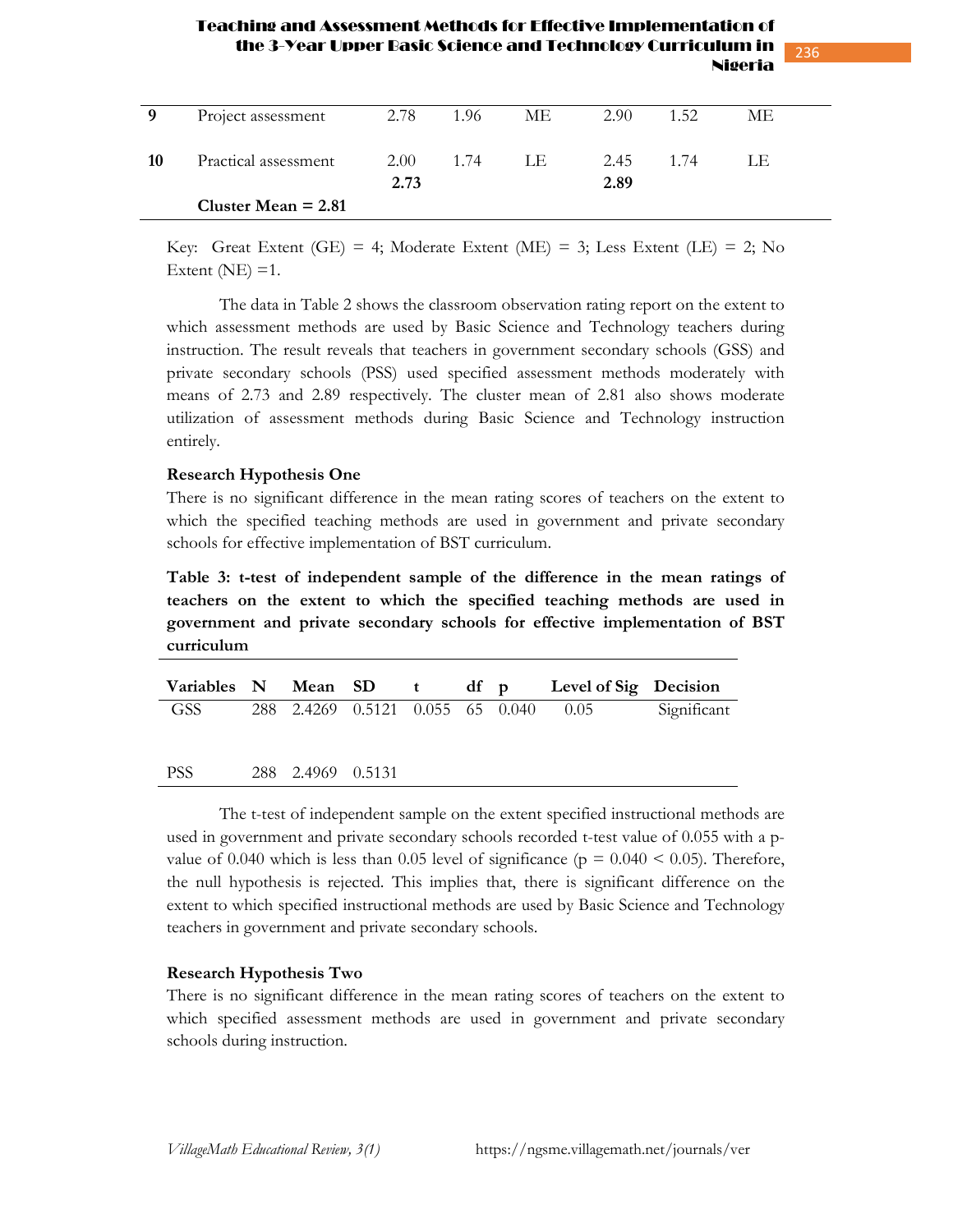**Table 4: t-test of independent sample of the difference in the mean ratings of teachers on the extent to which specified assessment methods are used in government and private secondary schools during instruction** 

|            |                   |  |  | Variables N Mean SD t df p Level of Sig Decision |             |
|------------|-------------------|--|--|--------------------------------------------------|-------------|
| GSS        |                   |  |  | 288 2.7260 0.5000 0.055 65 0.035 0.05            | Significant |
| <b>PSS</b> | 288 2.8990 0.5129 |  |  |                                                  |             |
|            |                   |  |  |                                                  |             |

 The t-test of independent sample on the extent to which specified assessment methods are used in government and private secondary schools recorded t-test value of 0.055 with a p-value of 0.035 which is less than 0.05 level of significance ( $p = 0.035$  < 0.05). Therefore, the null hypothesis is rejected. This implies that, there is significant difference on the extent to which specified assessment methods are used by Basic Science and Technology teachers in government and private secondary schools.

## **Discussion of Findings**

The result on research question one on the extent to which specified teaching methods are used by Basic Science and Technology teachers for effective implementation of the curriculum. The finding indicates that some difference exist in the teaching methods employed by teachers in government secondary schools (GSS) and private secondary schools (PSS). The t-test of independent sample on the extent to which the specified instructional methods are used in government and private secondary schools recorded ttest value of 0.055 with a p-value of 0.040 which is less than 0.05 level of significance  $(p=0.040<0.05)$ . Therefore, the null hypothesis is rejected. This implies that, there is significant difference on the extent to which specified teaching methods are used by Basic Science and Technology teachers in government and private secondary schools. This means that although discussion method is used by teachers in both schools to a great extent, those in private secondary schools (PSS) used the specified teaching methods only to a moderate extent. The finding is in line with Ogungbesan (2012) who earlier discovered that 70% of the teachers surveyed were using lecture and discussion methods for Basic Science instruction. The finding is also in agreement with Achuonye (2015) who reported that lecture and discussion methods are still prevalent in schools at all levels.

The t-test of independent sample on the extent to which specified assessment methods are used in government and private secondary schools recorded t-test value of 0.055 with a p-value of 0.035 which is less than 0.05 level of significance ( $p=0.035<0.05$ ). Therefore, the null hypothesis is rejected. This implies that, there is significant difference on the extent to which specified assessment methods are used by Basic Science and Technology teachers in government and private secondary schools. This shows that although oral questioning is widely used by both teachers, those in PSS used more specified assessment methods compared to GSS teachers. The finding is in conformity with Achuonye (2015) who discovered that oral questioning is the most common assessment method at all levels of education. The findings also agreed with Moyinoluwa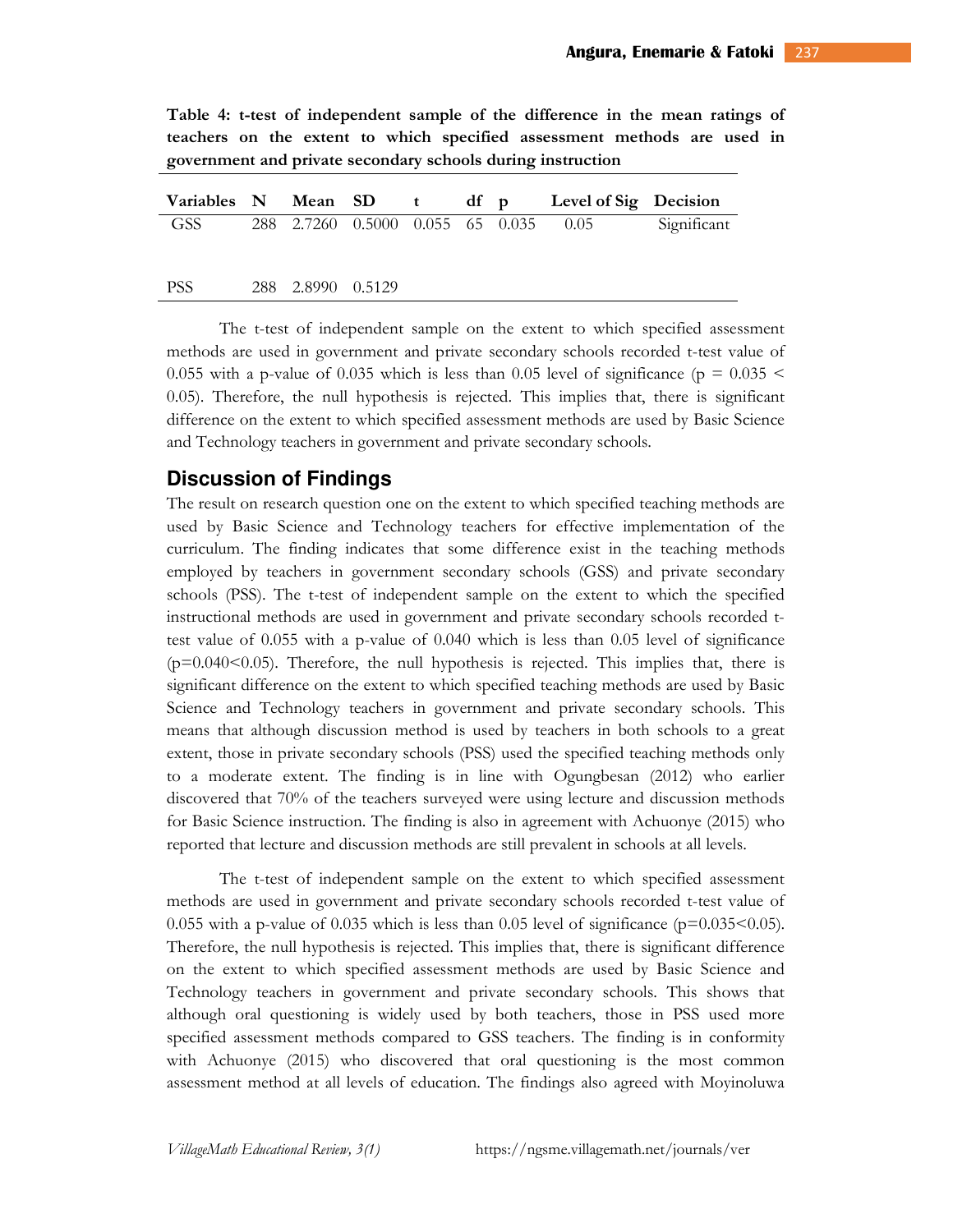#### Teaching and Assessment Methods for Effective Implementation of the 3-Year Upper Basic Science and Technology Curri Nigeria

238

(2014) who stated that oral questioning is the major assessment method teachers employed in Basic Education schools.

## **Conclusion**

It is concluded based on the findings that teachers in both government and private secondary schools do not vary their teaching and assessment methods. To include creative and problem solving methods as specified for effective implementation of the 3-year upper Basic Science and Technology curriculum. This implies that, teachers in both government and private secondary schools used specified teaching methods to a less extent while specified assessment methods are used only moderately.

## **Recommendations**

It was recommended based on the findings that; the government through the Ministry of Education (MOE), State Universal Basic Education Boards (SUBEB), Private School Owners and other relevant agencies should ensure that;

- i. Teachers in both government and private secondary schools use specified teaching and assessment methods to a great extent.
- ii. Vary their teaching and assessment methods to include more creative and problem solving methods for effective implementation of the curriculum.

## **References**

- Achuonye, K. A (2015) Predominant teaching strategies in schools: Implications for curriculum implementation in mathematics, science and technology. *Academic journal, Educational Research and Review 10(5,)* 2096-2103
- Ada, N. A. (2017). Evaluation procedures in Science Education. Unpublished Ph.D Lecture notes Department of Curriculum and Teaching Benue State University Makurdi.
- Adams, J., Avraamidou, L., Bayram-Jacobs, D., Boujaoude, S., Bryan, L., Christodoulou, A., & Zembal- Saul, C. (2018). The Role of Science Education in a Changing World. Lorentz Center, Netherlands.
- Alismail, H. A & McGuire P (2015) 21st Century Standards and Curriculum: Current Research and Practice. *Journal of Education and Practice 6(6)*
- Baranovskaya, T. & Shaforostova V. (2017) Assessment and Evaluation Techniques. *Journal of Language and Education 3(2)30-38*
- Benton, S. L., & Ryalls, K. R. (2016). *Challenging misconceptions about students' ratings of instruction. IDEA Paper,* 58 (43), 332-355.
- Buseri, J. C. (2011). The relevant instructional materials for effective curriculum delivery in Nigeria. *Journal of Issues in Professional Teacher Education*, 2 (2) 9-13.
- Buseri, J.C. and Dorgu, T.E. (2011). The relevance of instructional materials for effective Curriculum delivery in Nigeria. *Journal of issues in professional Teacher Education (JTIPTE). 2(2)*, 9
- *Donche, V. (2013).* Differential use of learning strategies in first-year higher education: The impact of personality, academic motivation, and teaching strategies. *The British Journal of Educational Psychology, 83 (2),* 203-215*.*
- Dorgu, T. E (2015) Different Teaching Methods: A Pa**nacea** for Effective Curriculum Implementation in the Classroom. *International Journal of Secondary Education 3(6), 7*